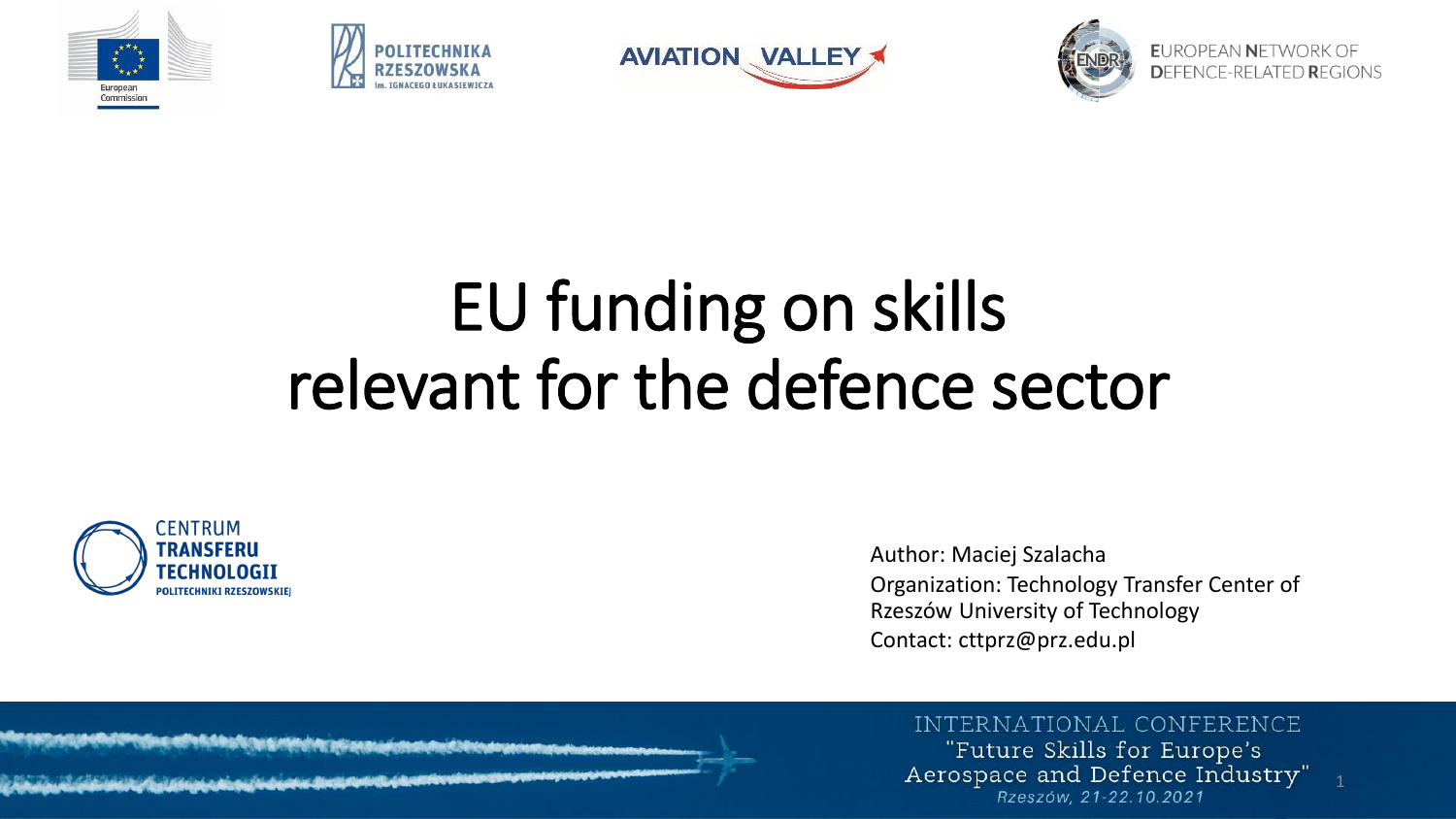## The European Defence Skills Partnership



2

**The EDSP brings together industry, academia, authorities and innovation, research and vocational organisations to foster cooperation in building skills for the European defence industry.**

The EDSP was launched in 2018 to help its members sharing knowledge and best practices on skills, and working together in the development and implementation of scalable and sustainable solutions for closing the skills gaps.

Source: https://eudsp.eu/practical.asp?event\_id=4370&page\_id=9614

INTERNATIONAL CONFERENCE "Future Skills for Europe's Aerospace and Defence Industry" Rzeszów. 21-22.10.2021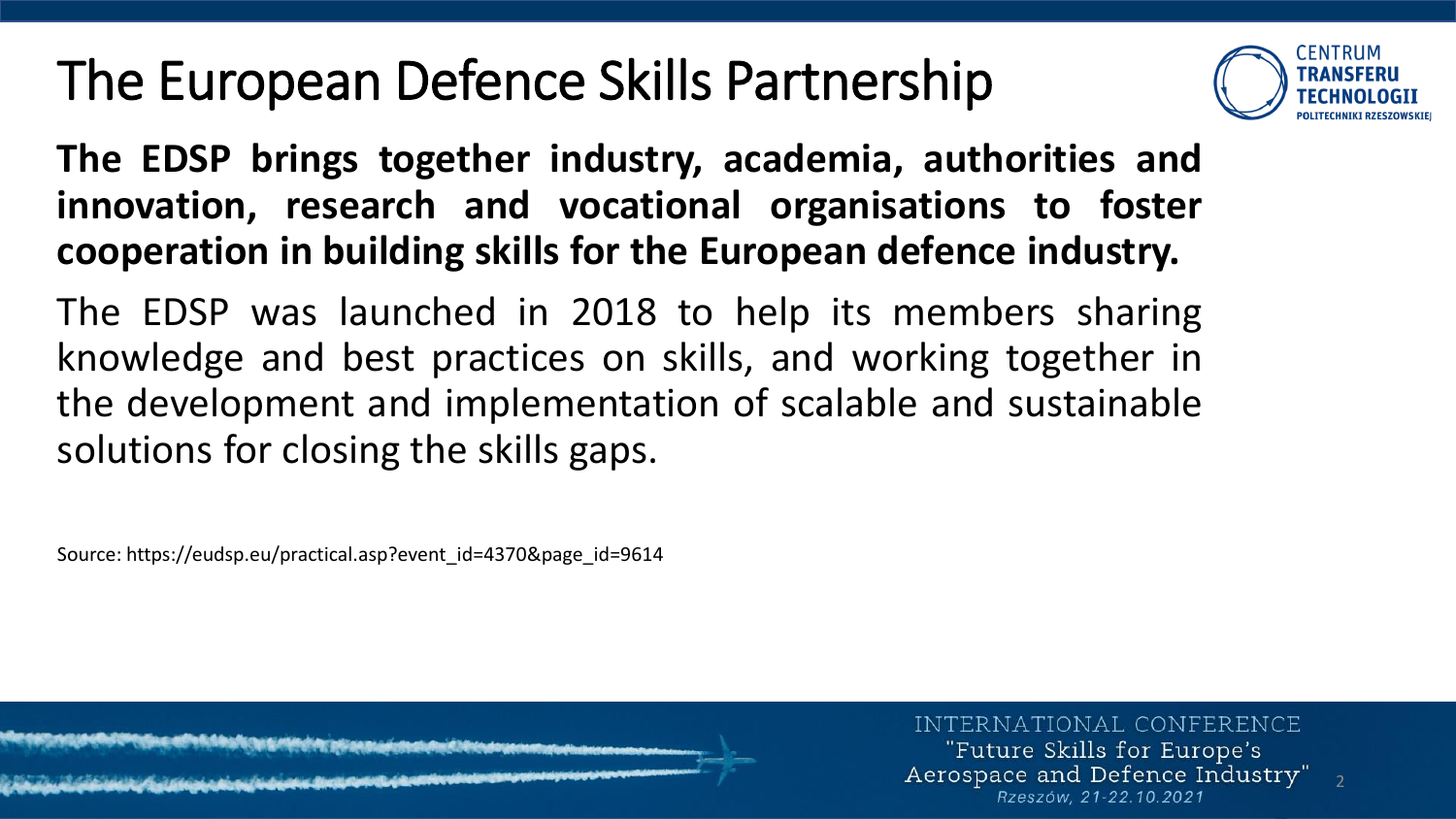## EU investment on skills



3

Investing in people and their skills is one of the EU's top priorities. The total EU investment on skills proposed for 2021-2027 is  $£146$ bilion.

A variety of EU funds relevant for the defence sector is available to support activities aimed at developing skills at all levels, including:

- Funds accessible through national [authorities](https://eudsp.eu/practical.asp?event_id=4370&page_id=10730#funds_through_national_authorities)
- Funds accessible through the European [Commission](https://eudsp.eu/practical.asp?event_id=4370&page_id=10730#funds_through_EC)
- Funds accessible through financial [intermediaries](https://eudsp.eu/practical.asp?event_id=4370&page_id=10730#funds_through_financial_intermediaries)

Source: https://eudsp.eu/practical.asp?event\_id=4370&page\_id=10730

INTERNATIONAL CONFERENCE "Future Skills for Europe's Aerospace and Defence Industry" Rzeszów, 21-22.10.2021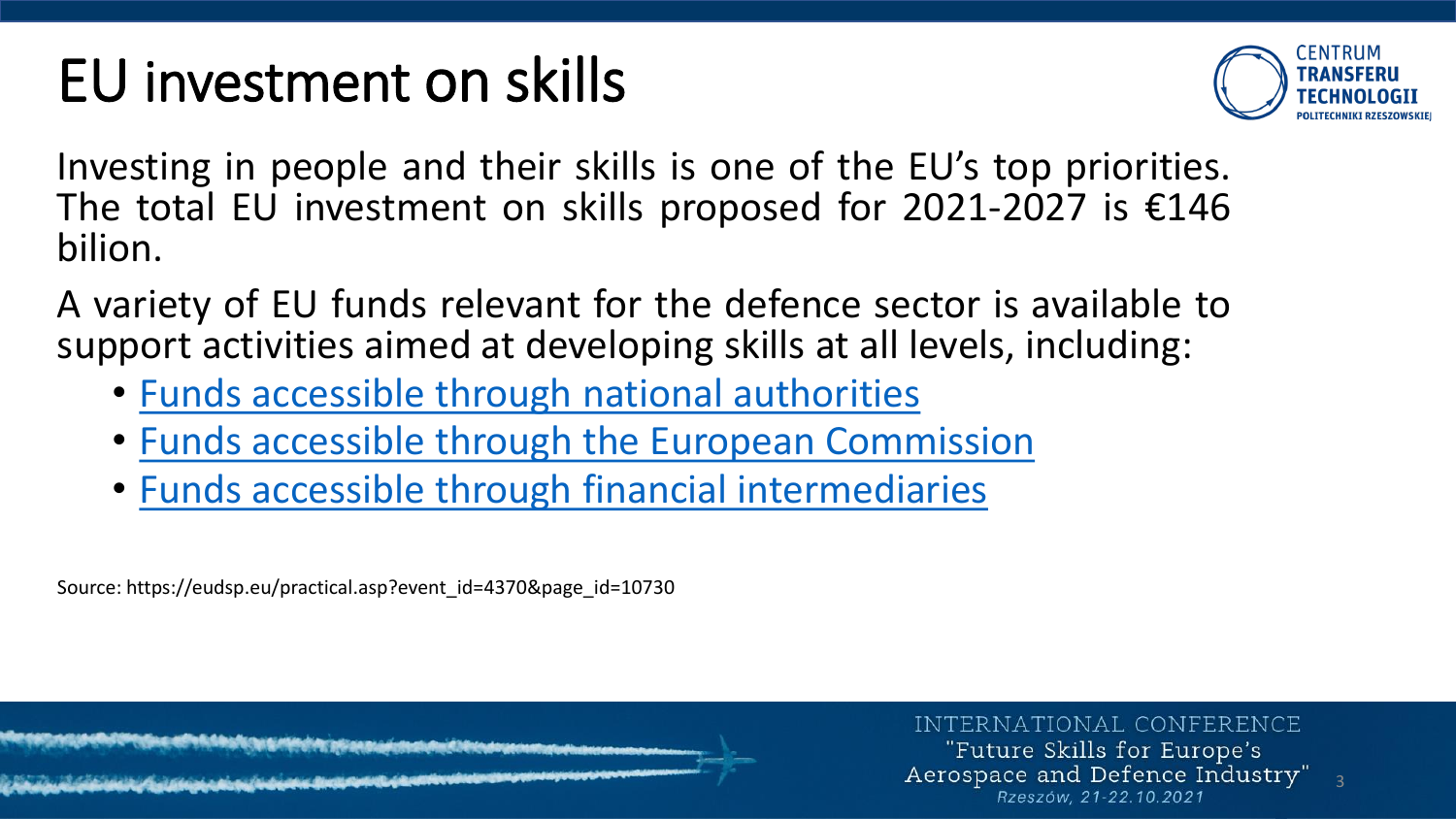

4

### **Centres of [Vocational](https://ec.europa.eu/social/main.jsp?langId=en&catId=1501&eventsId=1842&furtherEvents=yes) Excellence**

CoVEs are expected to go far beyond simply providing a quality vocational qualification. From available evidence (mapping study), keys to CoVEs' success include:

- Strong and enduring relationships between stakeholders stakeholders include VET providers (including VET at the tertiary education level), higher education institutions, and businesses, in which interactions are reciprocal and mutually beneficial,
- Being integrated in frameworks of regional development, innovation and smart specialisation - this allows synergies to be identified between policies and amongst stakeholders,
- Integration of activities there is great potential in CoVEs to achieve more than sum of their parts, in particular, where CoVEs build relationships between activities and research;

INTERNATIONAL CONFERENCE

"Future Skills for Europe's Aerospace and Defence Industry" Rzeszów, 21-22.10.2021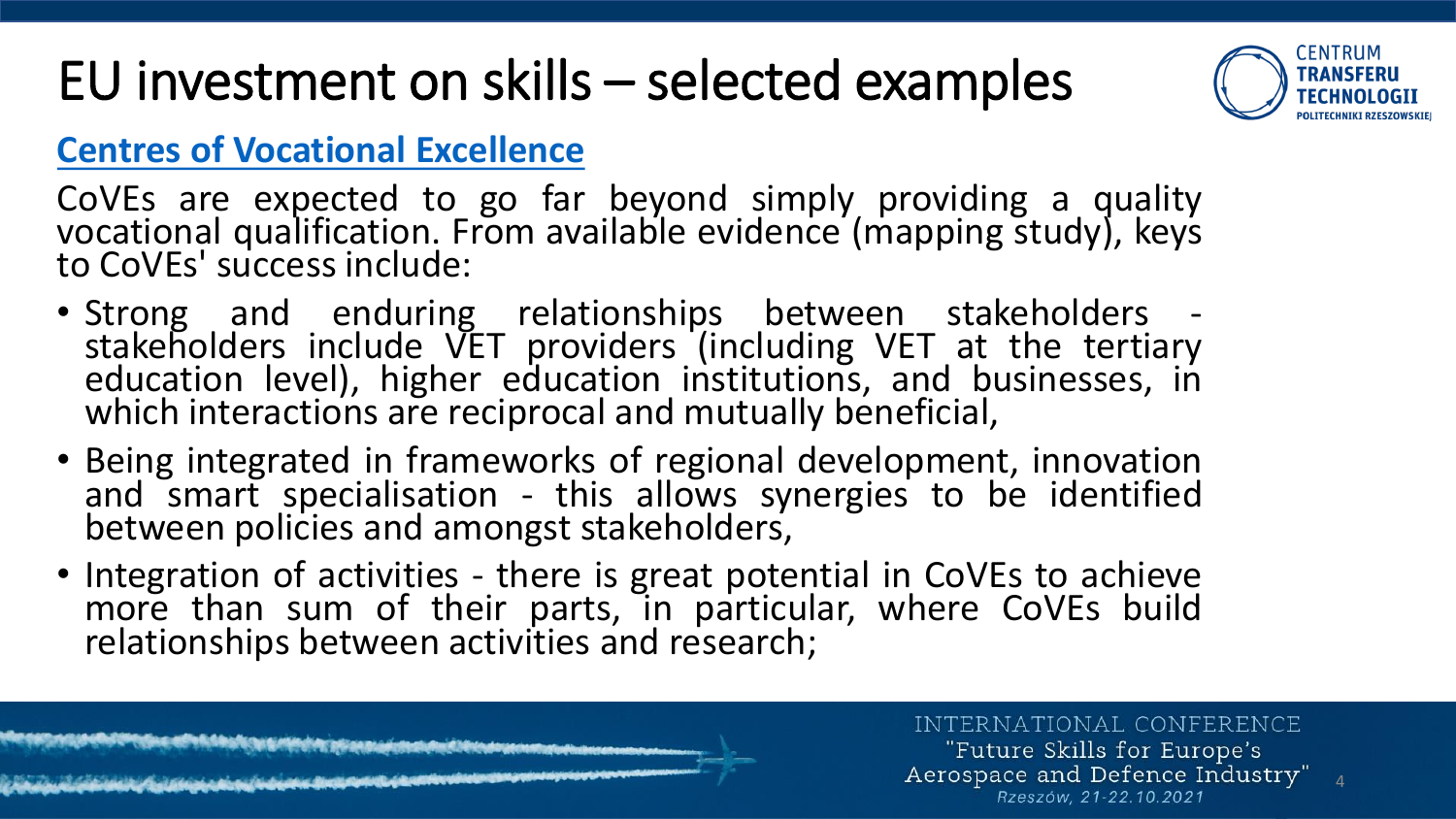

5

### **European Regional [Development](https://ec.europa.eu/regional_policy/pl/funding/erdf/) Fund (ERDF)**

The ERDF finances programmes in shared responsibility between the European Commission and national and regional authorities in Member States. The Member States' administrations choose which projects to finance and take responsibility for day-to-day management.

In 2021-2027, the fund will enable investments to make Europe and its regions:

- More competitive and smarter, through innovation and support to small and mediumsized businesses, as well as digitisation and digital connectivity,
- Greener, low-carbon and resilient,
- More connected by enhancing mobility,
- More social, supporting effective and inclusive employment, education, skills, social inclusion and equal access to healthcare, as well as enhancing the role of culture and sustainable tourism,
- Closer to citizens, supporting locally-led development and sustainable urban development across the EU.

INTERNATIONAL CONFERENCE

"Future Skills for Europe's Aerospace and Defence Industry" Rzeszów. 21-22.10.2021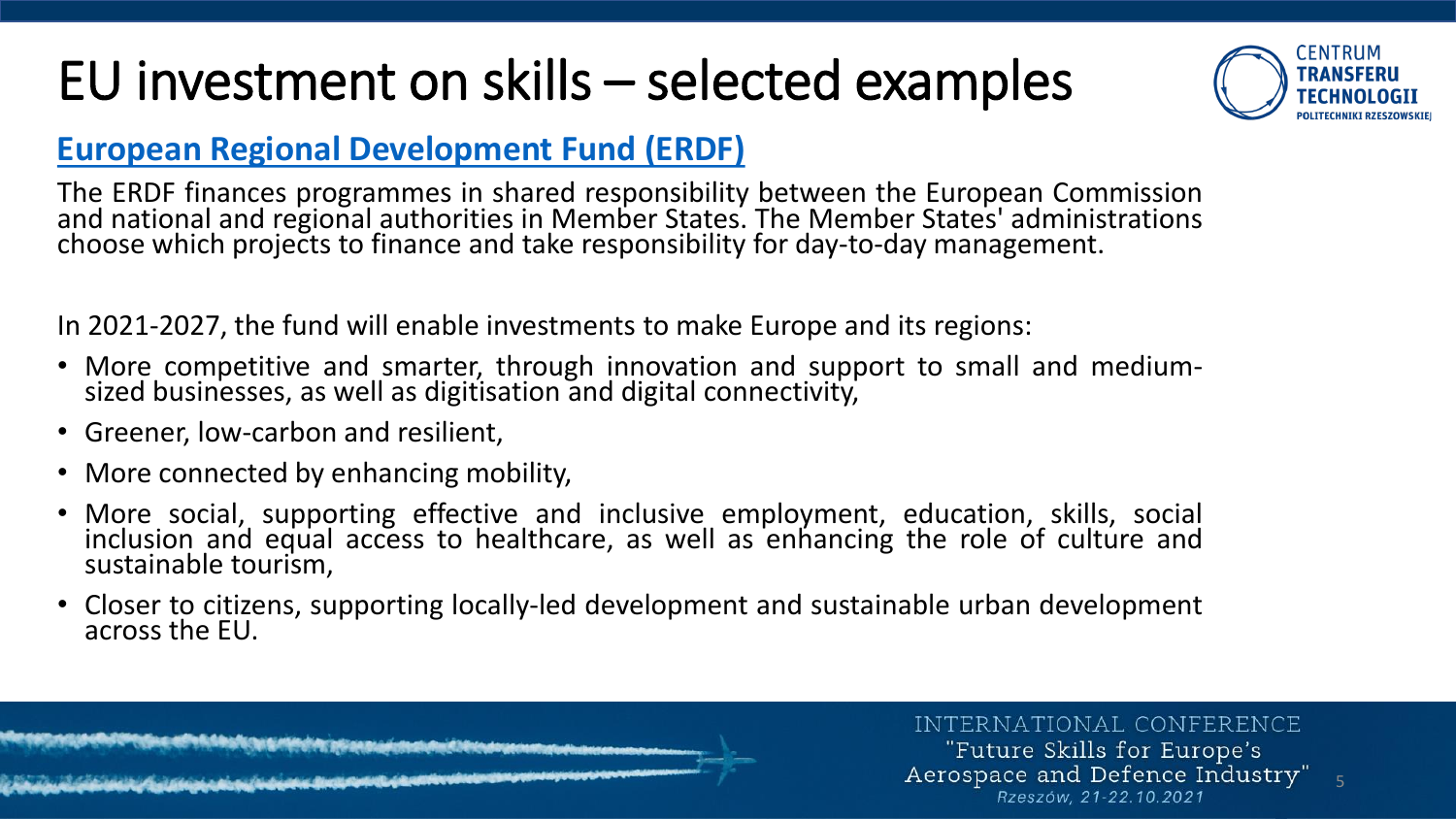

6

### **Skills & Education [Guarantee](https://www.eif.org/what_we_do/guarantees/skills-and-education-guarantee-pilot/index.htm) Pilot**

Who can benefit?

The S&E Guarantee Pilot aims to support the following final beneficiaries- via the selected financial intermediaries:

- Individuals (students and learners)
- European enterprises
- European organisations

INTERNATIONAL CONFERENCE "Future Skills for Europe's Aerospace and Defence Industry" Rzeszów. 21-22.10.2021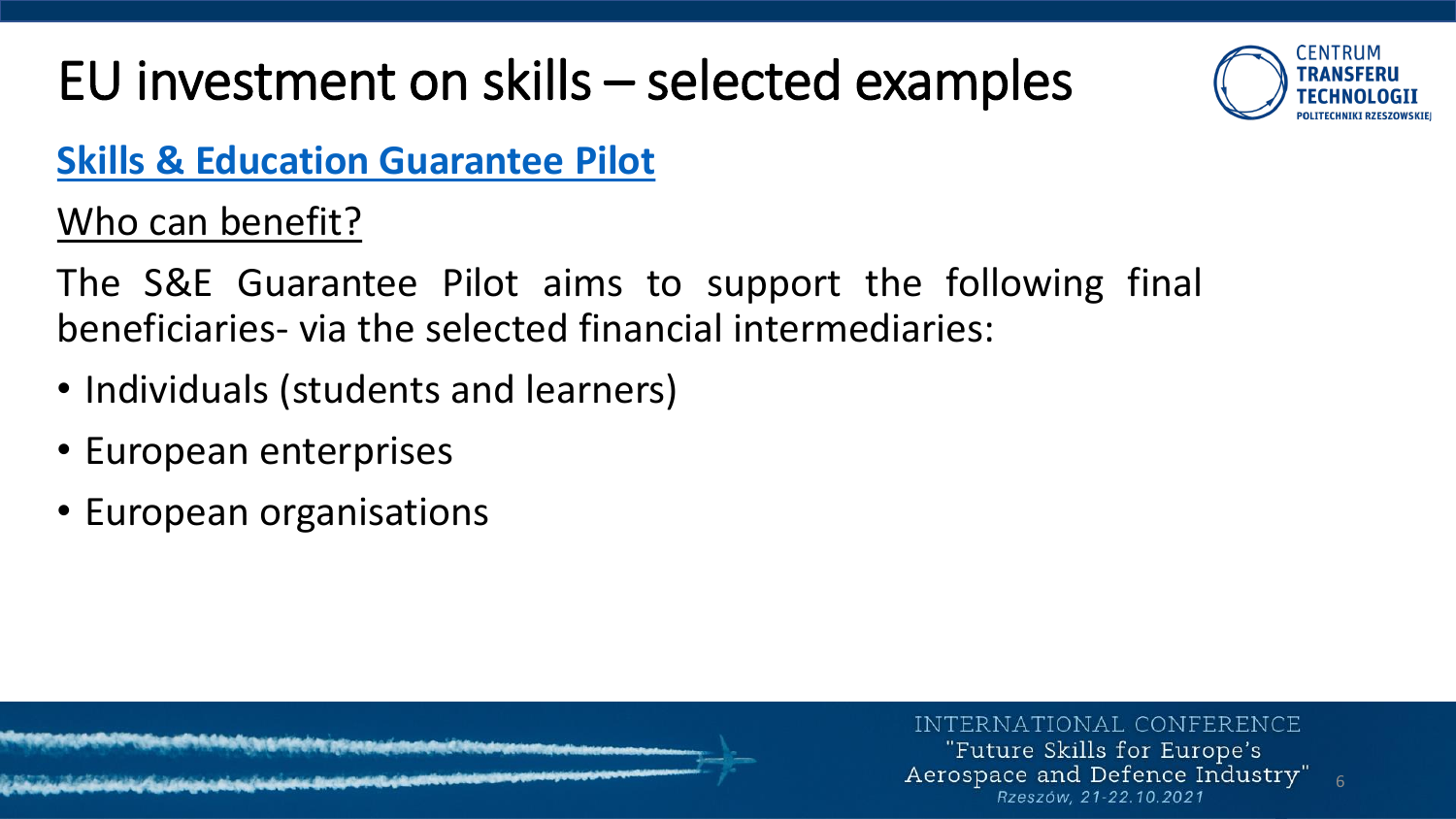

### **[Interreg](https://www.interregeurope.eu/about-us/2021-2027/) Europe**

### Who can benefit?

Interreg Europe exists to assist three types of beneficiaries:

- Public authorities local, regional and national,
- Managing authorities/intermediate bodies in charge of the Investment for Growth and Jobs programmes or European Territorial Cooperation,
- Agencies, research institutes, thematic and non-profit organisations although not our main target group, these types of organisations can also work with Interreg Europe by first engaging with their local policymakers in order to identify options for collaboration with Interreg Europe.

Organisations that work with Interreg Europe must also be based in one the 27 EU Member States, Norway, Switzerland or the United Kingdom.

> INTERNATIONAL CONFERENCE "Future Skills for Europe's Aerospace and Defence Industry" Rzeszów. 21-22.10.2021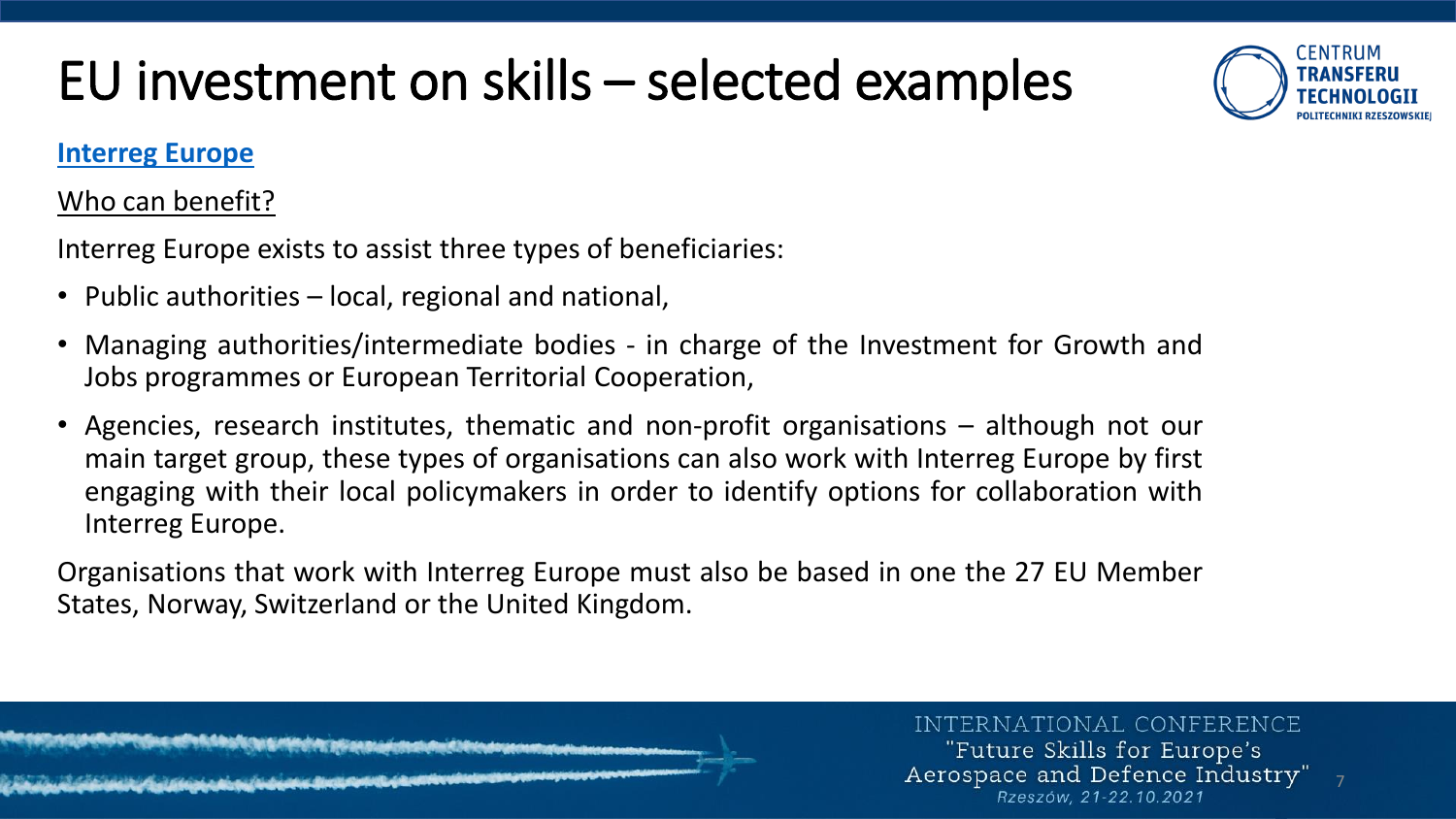

8

#### **[European](https://ec.europa.eu/social/main.jsp?catId=325) Social Fund Plus (ESF+)**

With a budget of over €99 billion (current prices) for the 2021-2027 period, the ESF+ will invest in the following priority areas:

- Supporting young people who have been particularly affected by the COVID-19 crisis ESF+ resources will help these young people find a qualification, a good quality job, and improve their education and training,
- Helping children in need by allocating ESF+ resources to targeted actions to combat child poverty, and supporting the most vulnerable in society suffering from job losses and income reductions, including providing food and basic material assistance to the most deprived,
- Reskilling and upskilling people for the transition to a green and digital economy,
- Capacity building for social partners and civil society organisations,
- Transnational cooperation for promoting social innovation across the EU,
- Direct support to social innovation through the Employment and Social Innovation (EaSI) strand.

#### INTERNATIONAL CONFERENCE

"Future Skills for Europe's Aerospace and Defence Industry" Rzeszów. 21-22.10.2021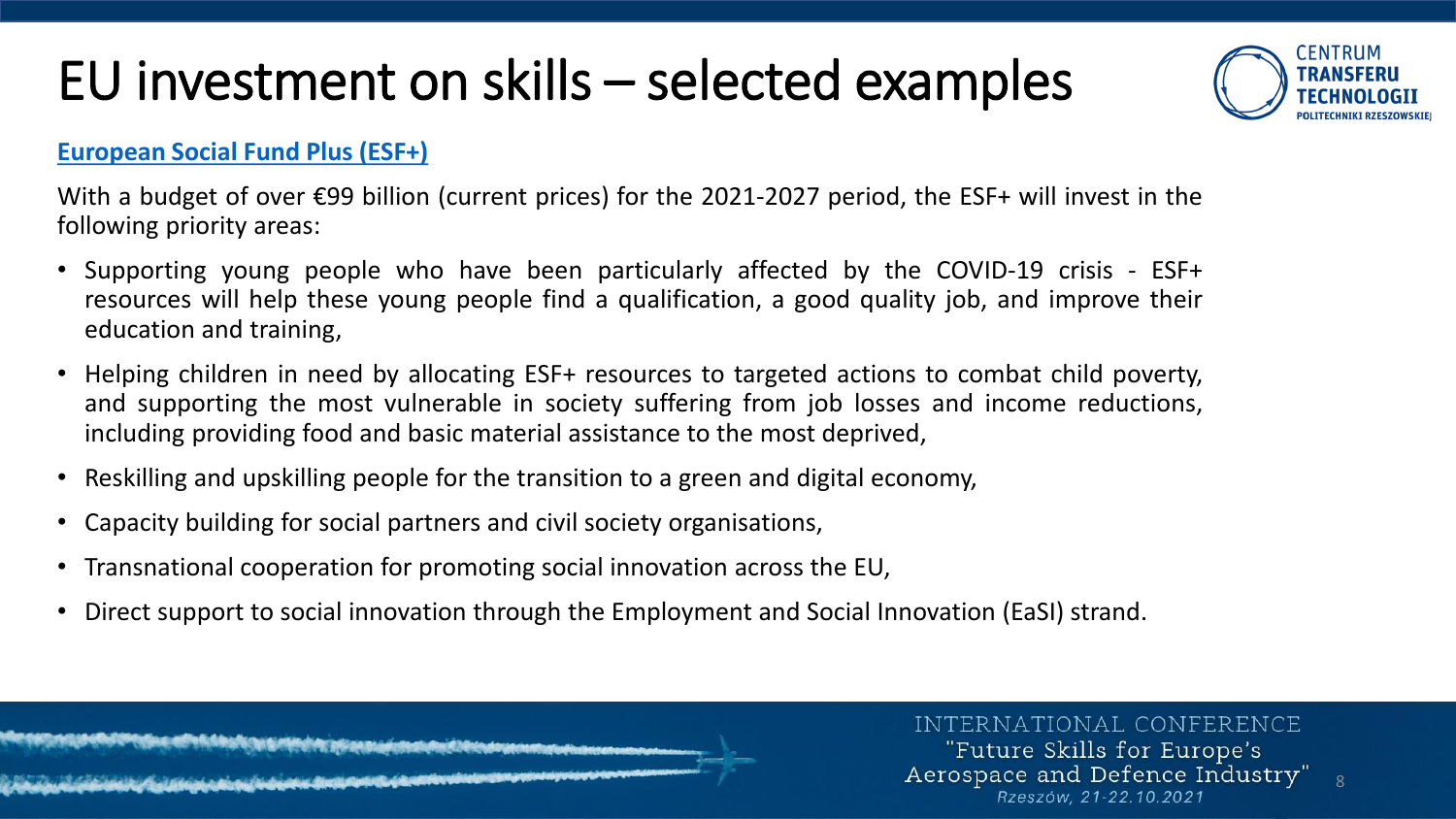

### **[Erasmus Pro](https://erasmus-plus.ec.europa.eu/programme-guide/part-b/key-action-1/mobility-vet)**

Long-term mobility has been included as one of the award criteria when evaluating the relevance of any kind of VET mobility project.

- Supports long-term work placements of apprentices abroad for VET and high education graduates,
- Helps companies and organisations access foreign skills and know-how and improve their overall performance, in particular SMEs,
- Boost individual skills, enhance cooperation between companies and VET institutions.

More informations: [ErasmusPRO](https://erasmusplus.org.pl/brepo/panel_repo_files/2021/03/30/nvik2n/erasmus-plus-programme-guide-2020-en.pdf) page 54 and next

INTERNATIONAL CONFERENCE "Future Skills for Europe's Aerospace and Defence Industry"

Rzeszów. 21-22.10.2021

9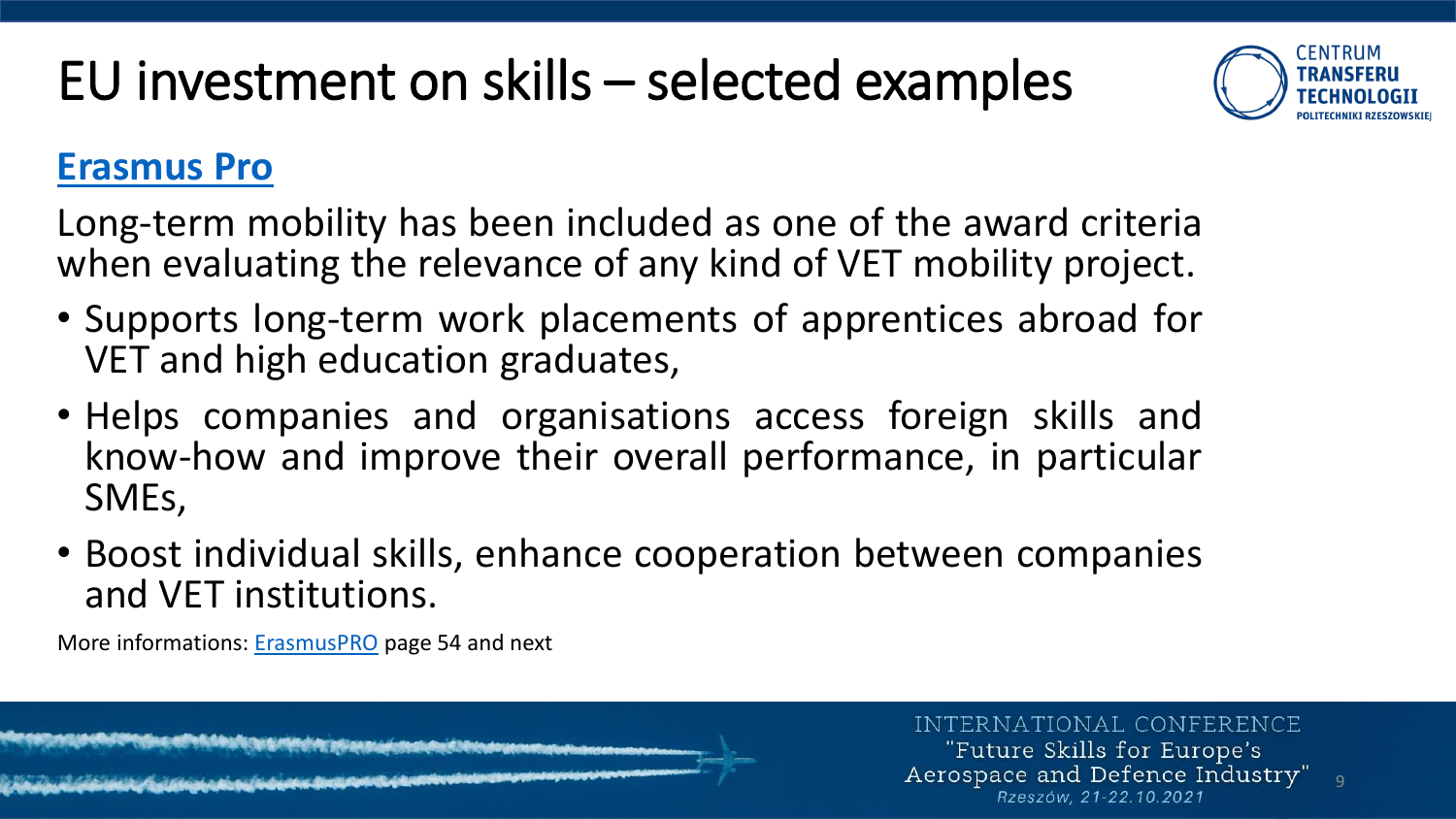

### **Recovery [and Resilience](https://ec.europa.eu/info/business-economy-euro/recovery-coronavirus/recovery-and-resilience-facility_en) Facility**

The Recovery and Resilience Facility is the key instrument at the heart of NextGenerationEU to help the EU emerge stronger and more resilient from the current crisis.

The Recovery and Resilience Facility (the Facility) makes loans and grants available to support reforms and investments undertaken by Member States. The aim is to mitigate the economic and social impact of the coronavirus pandemic and make European economies and societies more sustainable, resilient and better prepared for the challenges and opportunities of the green and digital transitions.

By offering large-scale financial support for investment and reforms, the Facility will better prepare Member States for a sustainable recovery.

The Recovey and Resilience Facility is the centrepiece of NextGenerationEU, a temporary recovery instrument that allows the Commission to raise funds to help repair the immediate economic and social damage brought about by the coronavirus pandemic. The Facility is also closely aligned with the Commission's priorities ensuring a sustainable and inclusive recovery that promotes the green and digital transitions.

> INTERNATIONAL CONFERENCE "Future Skills for Europe's Aerospace and Defence Industry" 10 Rzeszów. 21-22.10.2021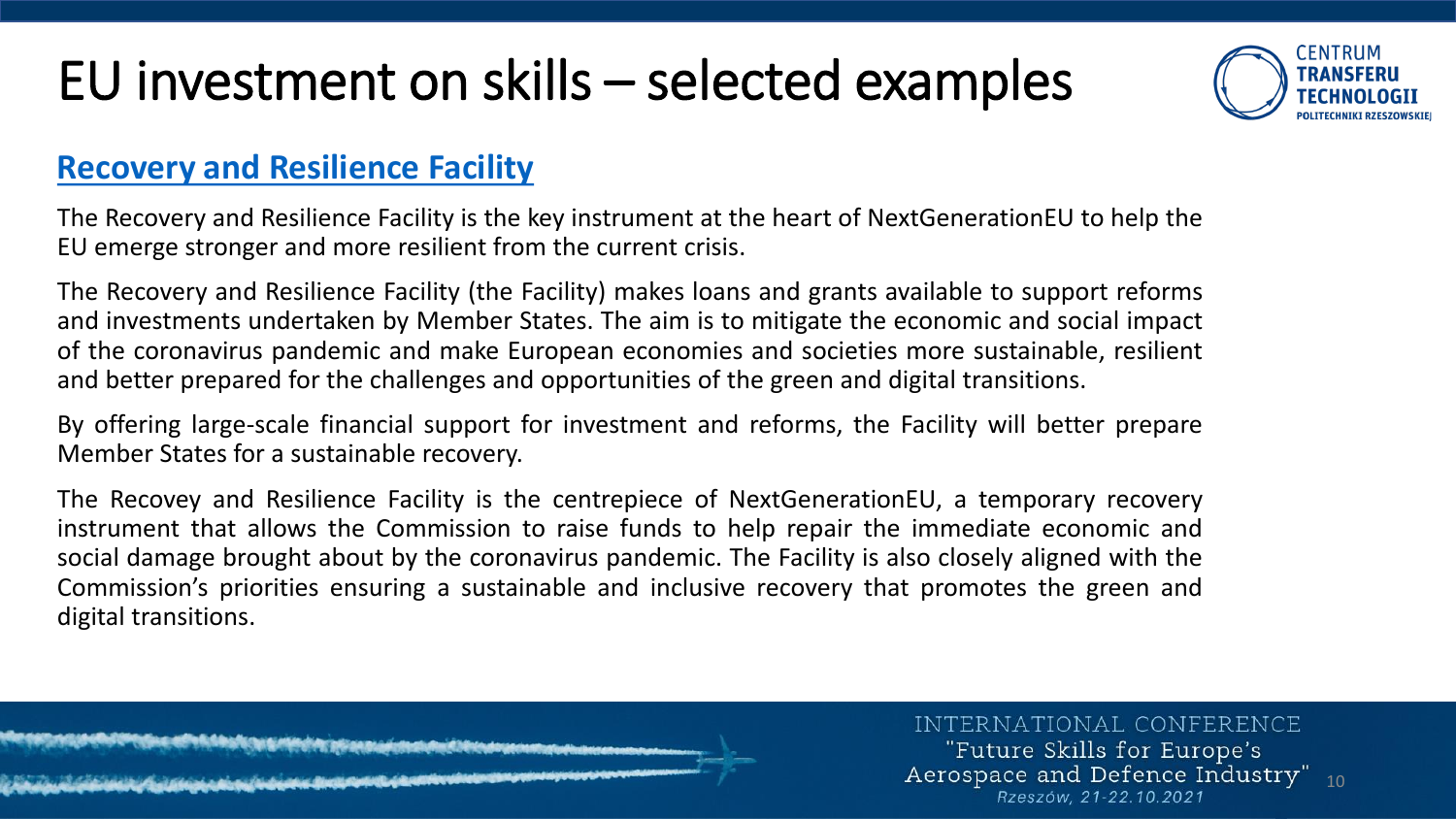

### **Alliances [For Innovation](https://erasmus-plus.ec.europa.eu/programme-guide/part-b/key-action-2/alliances-innovation)**

Erasmus+ Alliances for Innovation improve Europe's innovation capacity through strategic cooperation of higher education, vocational education and training, and companies.

Erasmus+ grants to strengthen Europe's innovation capacity by boosting innovation through cooperation among industry, higher education, vocational and educational training (VET) and research. It also aims to boost the provision of new skills and address mismatches by designing and creating new curricula.

The objectives of Erasmus+ Alliances for Innovation are to:

- ensure the availability of competence needed in the world of work in the future,
- reduce the skills shortage by developing the curricula in higher education and vocational education and training (VET),
- and to strengthen Europe's innovation capacity by supporting the exchange of knowledge and entrepreneurial mindsets.

Alliances for Innovation focus especially on digital skills and fields that have been identified as strategically important for sustainable growth and competitiveness in Europe.



"Future Skills for Europe's Aerospace and Defence Industry" 11 Rzeszów. 21-22.10.2021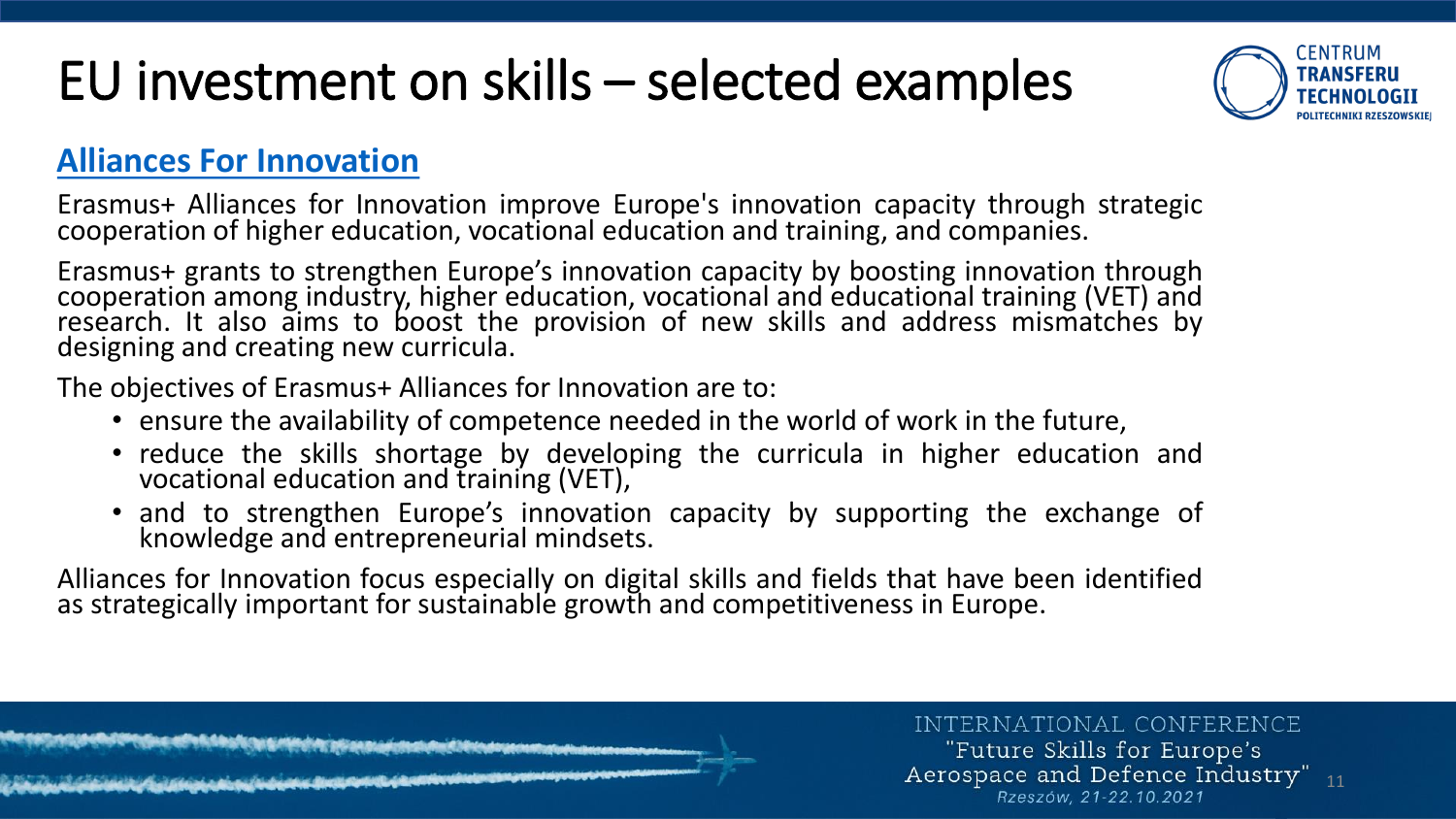

### **[Marie Curie Actions](https://ec.europa.eu/research/mariecurieactions/)**

The Marie Skłodowska-Curie actions (MSCA) provide grants for all stages of researchers' careers - be they doctoral candidates or highly experienced researchers - and encourage transnational, intersectoral and interdisciplinary mobility. The MSCA enable research-focused organisations (universities, research centres, and companies) to host talented foreign researchers and to create strategic partnerships with leading institutions worldwide.

The MSCA aim to equip researchers with the necessary skills and international experience for a successful career, either in the public or the private sector. The programme responds to the challenges sometimes faced by researchers, offering them attractive working conditions and the opportunity to move between academic and other settings.

The MSCA are open to all domains of research and innovation, from fundamental research to market take-up and innovation services.

#### INTERNATIONAL CONFERENCE

"Future Skills for Europe's Aerospace and Defence Industry"  $_{12}$ Rzeszów. 21-22.10.2021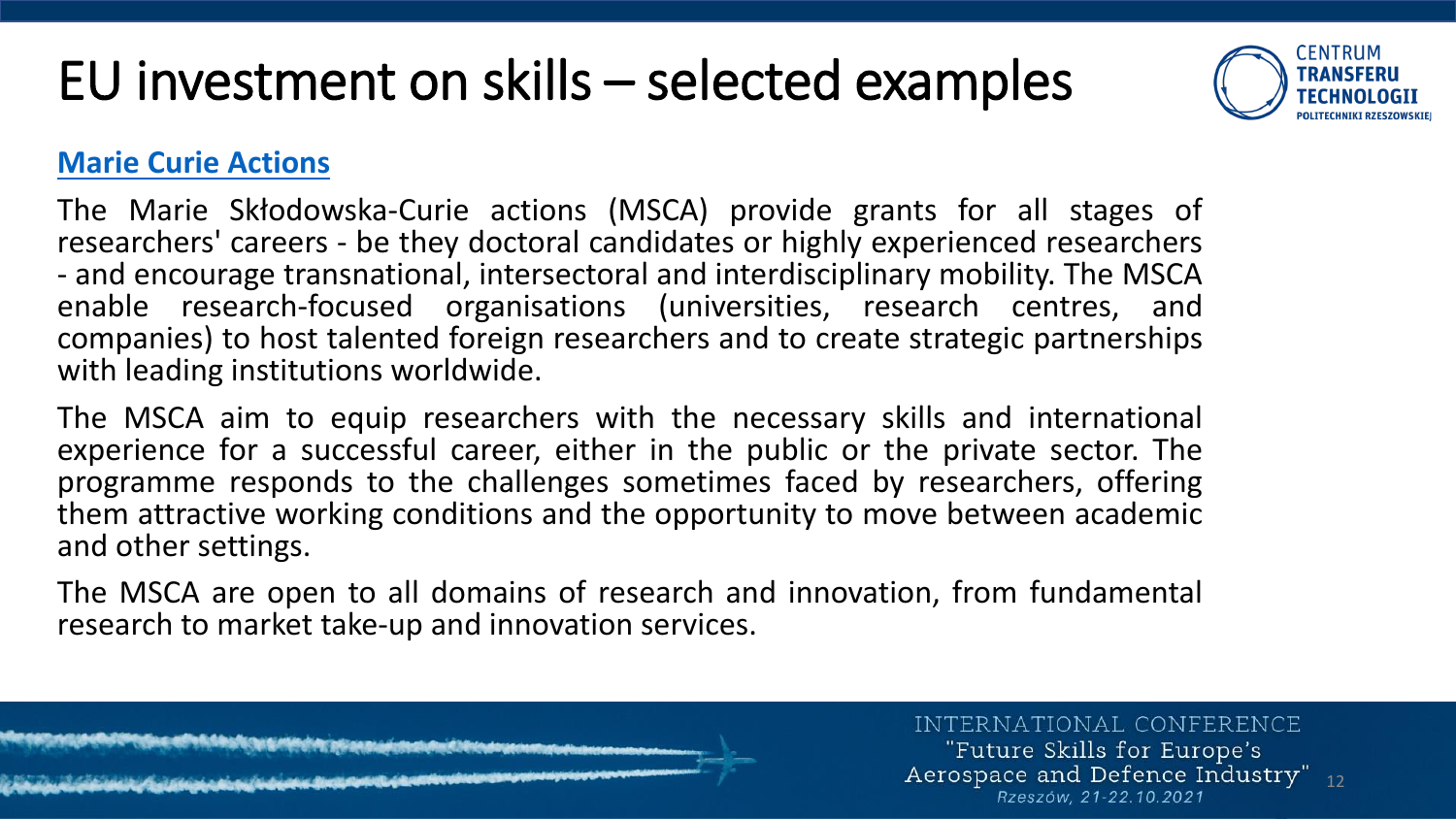

### **Marie Curie [Actions](https://ec.europa.eu/research/mariecurieactions/)**

Types of MSCA:

- Research networks (ITN): support for Innovative Training Networks
- Individual fellowships (IF): support for experienced researchers undertaking mobility between countries, optionally to the non-academic sector
- International and inter-sectoral cooperation through the Research and Innovation Staff Exchanges (RISE)
- Co-funding of regional, national and international programmes that finance fellowships involving mobility to or from another country

INTERNATIONAL CONFERENCE "Future Skills for Europe's Aerospace and Defence Industry" 13 Rzeszów. 21-22.10.2021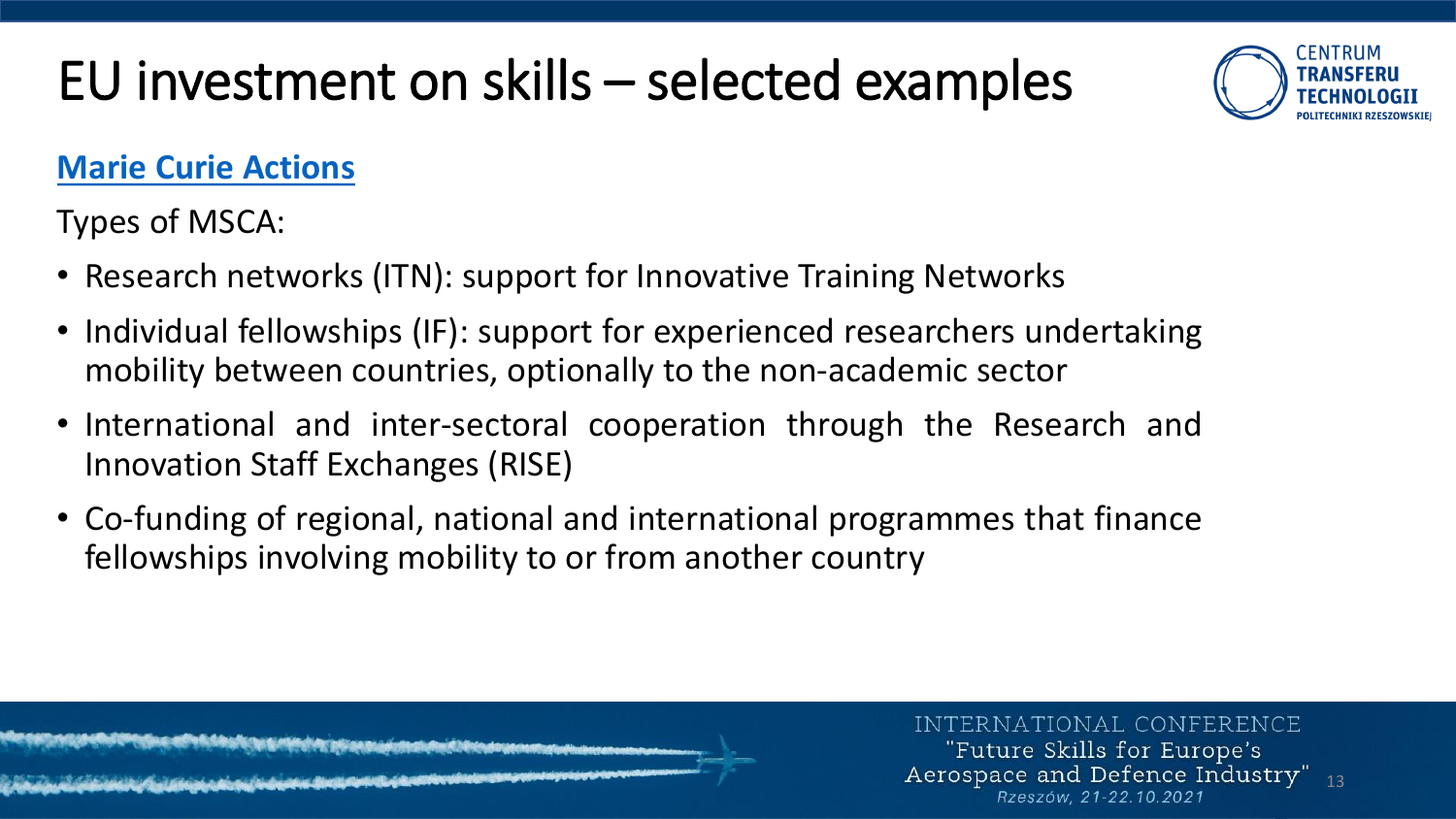

#### **[Digital Europe Programme](https://digital-strategy.ec.europa.eu/en/activities/digital-programme)**

The Digital Europe Programme will strengthen investments in a range of areas, including:

- supercomputing and data processing capacities,
- core artificial intelligence (AI) capacities such as a data spaces and libraries of AI algorithms,
- cybersecurity,
- digital skills, expanding the best use of digital capacity in EU's society and economy,
- support to the digitalisation of businesses and public administrations.

The DIGITAL Europe programme will fund the design and delivery of specialised programmes and traineeships for future experts in key capacity areas like data and AI, cybersecurity, quantum and HPC. It also aims to support the upskilling of the existing workforce through training in key capacity areas.

INTERNATIONAL CONFERENCE

"Future Skills for Europe's Aerospace and Defence Industry" 14 Rzeszów. 21-22.10.2021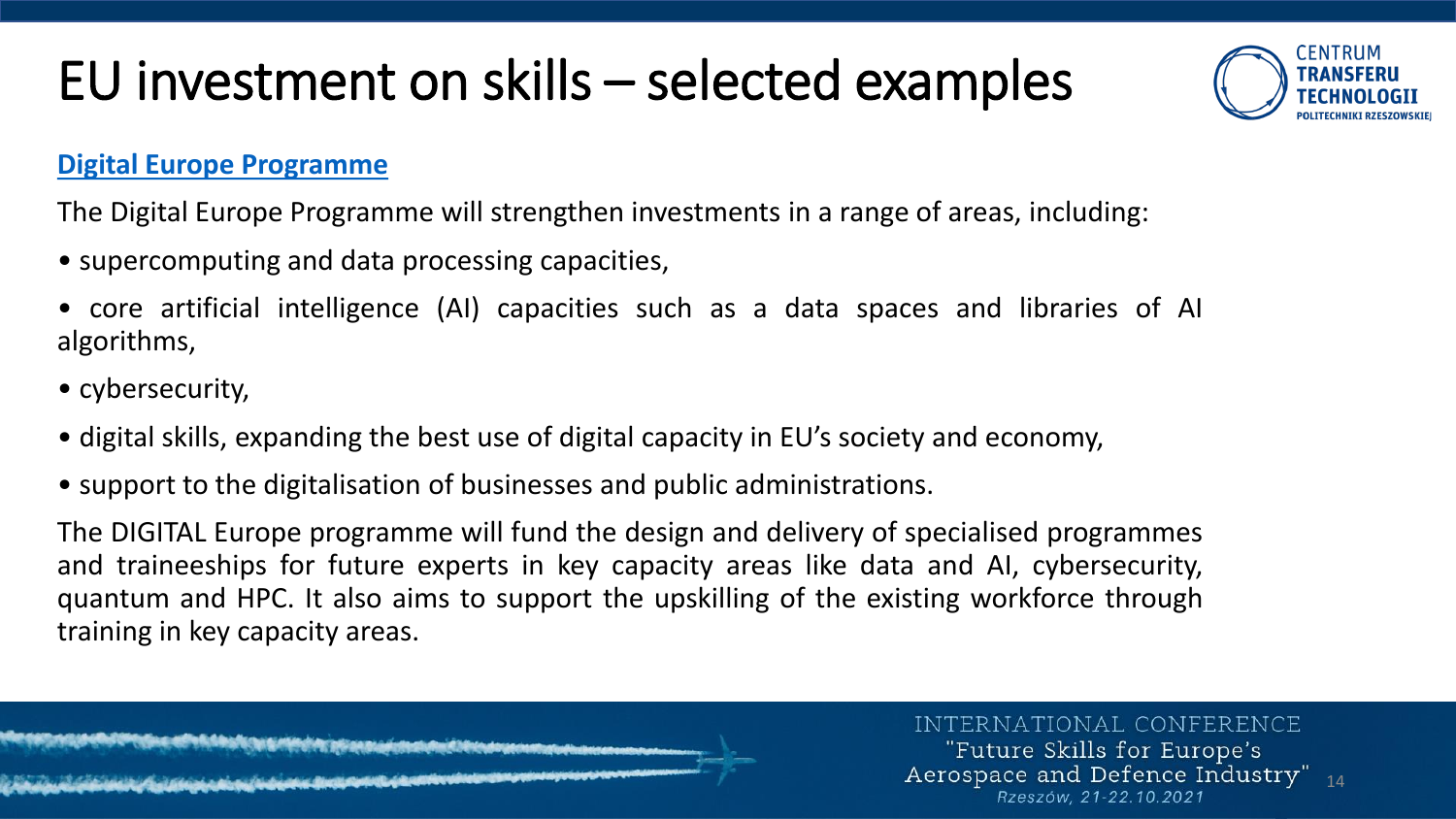



- *European [Commission](https://ec.europa.eu/info/funding-tenders/opportunities/portal/screen/opportunities/topic-search;callCode=null;freeTextSearchKeyword=;matchWholeText=true;typeCodes=0,1,2;statusCodes=31094501,31094503,31094502;programmePeriod=null;programCcm2Id=null;programDivisionCode=null;focusAreaCode=null;destination=null;mission=null;geographicalZonesCode=null;programmeDivisionProspect=null;startDateLte=null;startDateGte=null;crossCuttingPriorityCode=null;cpvCode=null;performanceOfDelivery=null;sortQuery=sortStatus;orderBy=asc;onlyTenders=false;topicListKey=topicSearchTablePageState)*
- *[Visegrad](https://www.visegradfund.org/apply/grants/) fund*
- *Iceland [Liechtenstein](https://education.org.pl/) Norway grants*
- *National Centre for Research and [Development](https://www.gov.pl/web/ncbr/platforma-konkursowa#/ncbr?sort=announcementDate,desc¤tPage=0&limit=10) - NCBR (PL)*
- *[National](https://www.ncn.gov.pl/en) Science Centre - NCN (PL)*
- *Polish Agency for Enterprise [Development](https://en.parp.gov.pl/) – PARP (PL)*

INTERNATIONAL CONFERENCE "Future Skills for Europe's Aerospace and Defence Industry" 15 Rzeszów. 21-22.10.2021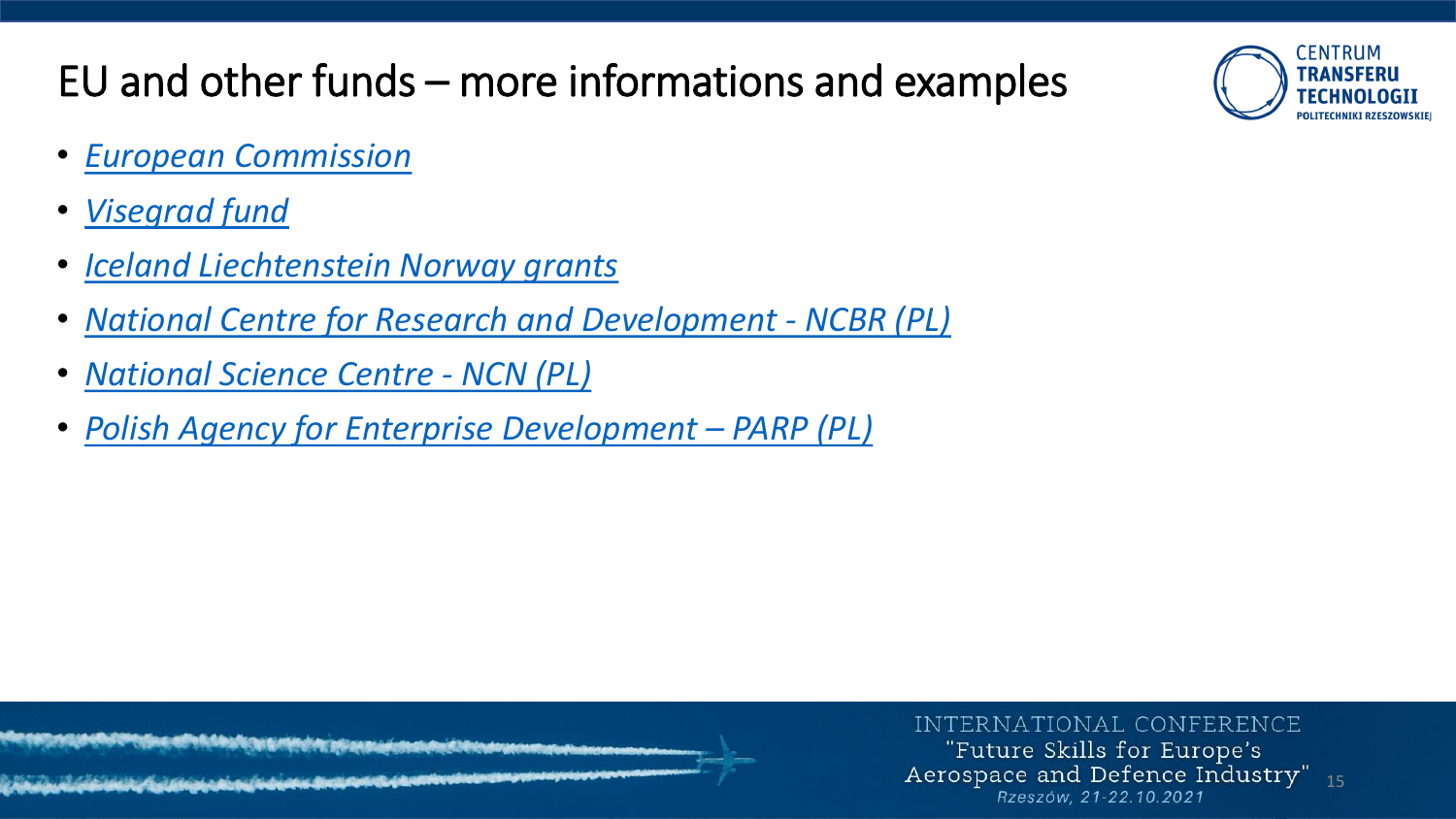### EU investment on skills – summary



The development of new technologies and increasing digitization, especially in the aerospace and defense sector, require even greater commitment and continuous building and improvement of existing competences and skills.

The EU programs and their multitude allow us to improve our competences and skills and to acquire new ones necessary to function in modern Europe to which we belong and which we all build together.

Raising the competences of both scientists and students and improving education programs based on information from entrepreneurs makes Rzeszow University of [Technology](https://w.prz.edu.pl/en/) "building the future" - it is worth mentioning that for 70 years!

INTERNATIONAL CONFERENCE "Future Skills for Europe's Aerospace and Defence Industry" 16 Rzeszów. 21-22.10.2021